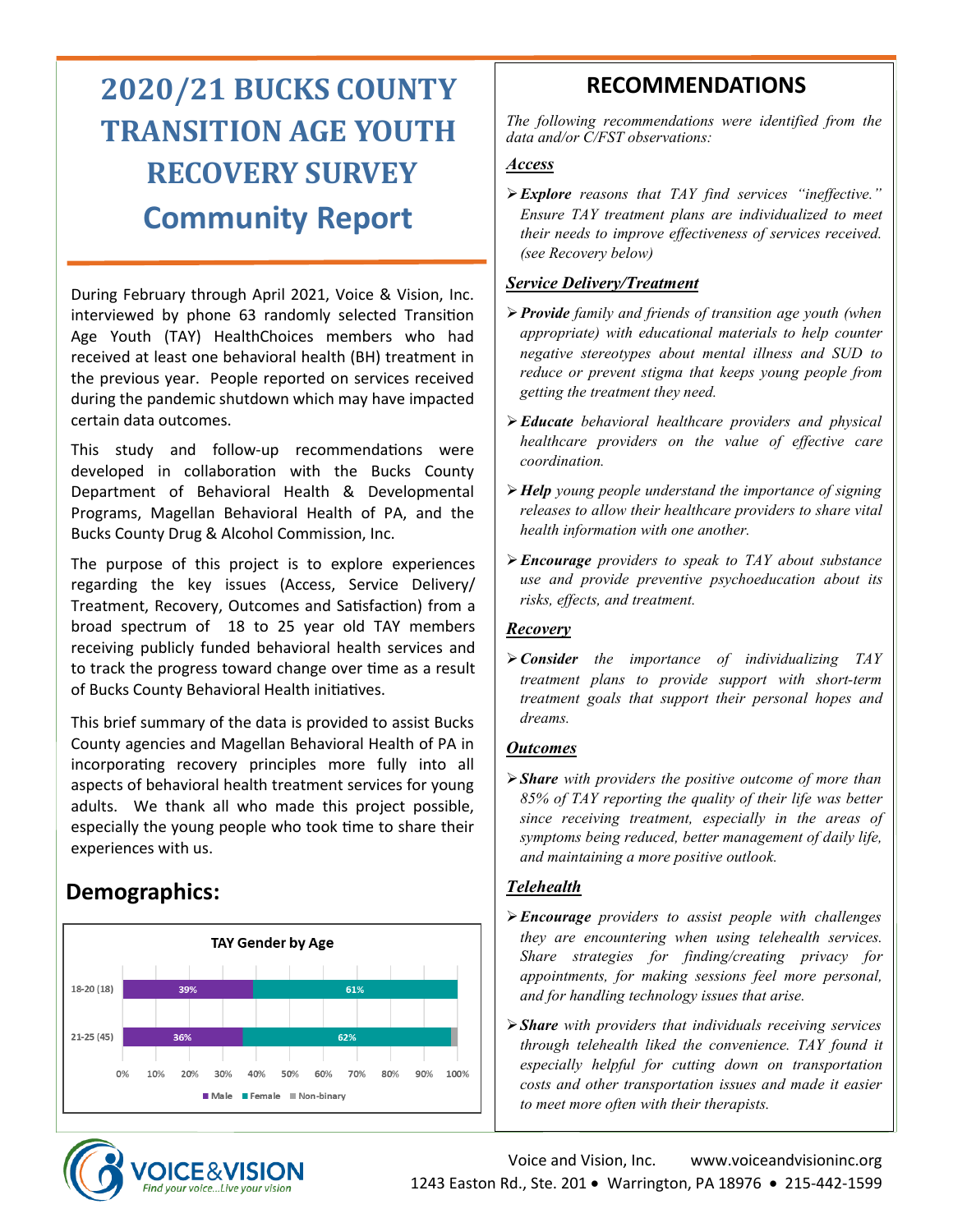# **Outcomes and Satisfaction**

Outcomes and satisfaction are two measures used to indicate the effectiveness of Behavioral Health services. **Fifty-four TAY (87%) indicated the quality of their life was "much better" (34) or "a little better" (20) since receiving treatment.** 

Of the 54 TAY who indicated their life was better, **15% or more reported the following areas that were "better":**

- ❖ Symptoms reduced (25)
- ❖ Better able to manage life (18)
- ❖ More positive outlook (12)
- ❖ Relationships improved (9)
- ❖ Doing better in school/job (8)

*Overall, 82% of TAY reported satisfaction with the mental health and/or SUD services they received in Bucks County.*

**Four TAY experienced dissatisfaction** with services including: dissatisfied with prescribed medication (2), sudden termination of services, and lack of communication from provider.

# **Access**



Twenty-eight TAY (47%) reported they were "sometimes" or "not always" able to get the help they needed. The **top four problems** experienced by TAY were:

- ❖ Limited/no availability of services (7)
- ❖ Ineffective services (7) *(didn't meet TAY needs)*
- ❖ Insurance issues (4)
- ❖ Delays in getting appointments (3)

#### **TELEHEALTH**

Of special interest to the County and Magellan Behavioral Health was the increase in utilization of Telehealth Services during the COVID-19 pandemic. Fifty-respondents (79%) indicated they used telehealth to access their services in the 12 months prior to the interview. TAY shared many ways telehealth improved their access to services. **More than 20% of TAY receiving services via telehealth reported the following top three benefits:**

- ❖ Saves travel time/cost (15)
- ❖ Reduces transportation problems (14)



❖ Able to meet more often with therapist (11)

When TAY were asked what they disliked about receiving their services through Telehealth, nearly half reported it was too impersonal, with many sharing that they preferred face-to-face, in person appointments. Several also indicated that finding quiet or private space in their home was a challenge.

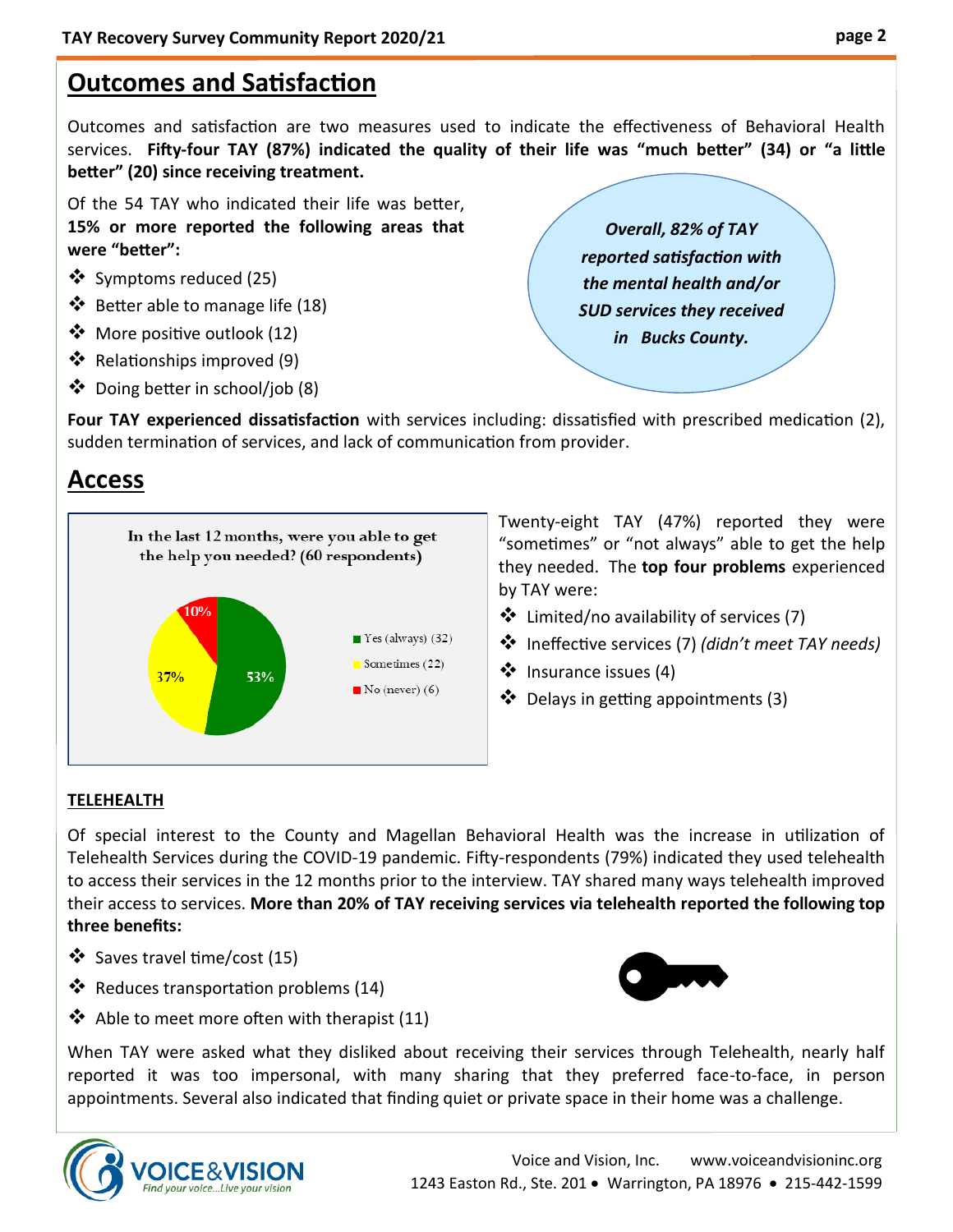# **Service Delivery and Treatment**

Young adults were asked about **several areas impacting their service and treatment experience** including: choice, coordination of care, trauma-informed care, substance use, and stigma.

#### **CHOICE**

When treatment plans are individualized and designed with their input, TAY may feel more valued by providers and be more likely to take ownership of their recovery goals. Forty-five TAY (74%) indicated they were always given the chance to make treatment decisions.





#### **CARE COORDINATION**

Behavioral and physical healthcare providers communicating together to coordinate care can improve health outcomes. Of the 18 TAY who said their providers communicated together, 11 (72%) shared that it was helpful.

#### **TRAUMA-INFORMED CARE**

Trauma can impact a person's life and affect treatment outcomes. Forty-four TAY (70%) reported their provider had talked with them about trauma. Twenty-one TAY (33%) interviewed indicated a concern with the impact of trauma on their emotional or mental health; 15 of those individuals were receiving help to address their concerns. One didn't want help, one didn't know where to go to get help, and 4 indicated they had not received help for other reasons.

#### **SUBSTANCE USE**

TAY were asked if providers had talked with them about substance use and whether they were getting help for any SUD concerns. **Nearly 1/3 of respondents (32%) reported their provider (s) had not talked with them about substance use.**

Most (85%) did not have any concerns about substance use. Of the 8 (13%) who had a concern, 4 were getting help for those concerns. They indicated the following ways providers connected them to SUD treatment or resources

- ❖ Gave phone number for treatment provider
- ❖ Therapist helped work through [their concerns]

❖ Gave them a brochure

❖ Children & Youth helped them connect